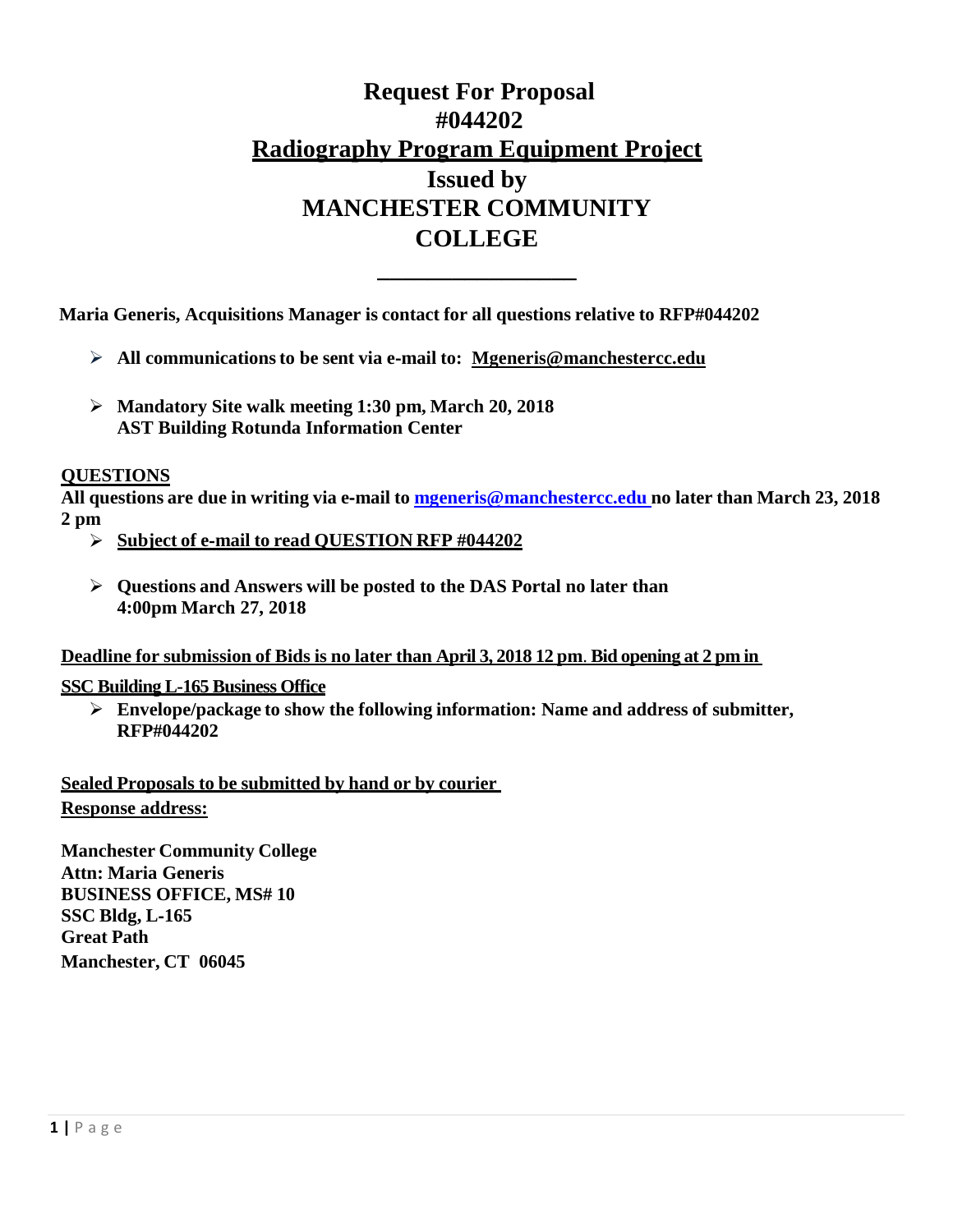# **MANCHESTER COMMUNITY COLLEGE RFP#044202**

Inclusions: Important Dates Introduction Scope of Work Mandatory Site Walk **Bid Format** State of Connecticut Contract Provisions Bid Sheet Instructions to Vendors for RFP Vendor Guidelines: RFP General Information Instructions to Vendors: General Invoicing Correspondence Special Terms and Conditions Construction of Materials **Substitutions** Packaging/Delivery Late delivery Special Terms and Conditions: Quality Shall, Must and Will Clause Contractor Submittal Supplier Diversity FOI Executive Orders Insurance Guidelines **Definitions** Vendor Profile\*\* Form W-9 Request for Taxpayer CHRO notification to Bidders CHRO workforce analysis\*\* Instructions for MinorityWorkforce Utilization Report Minority Workforce Utilization Report\*\* Subcontractor use affidavit<sup>\*\*</sup> Nondiscrimination Certification Form C\*\* OPM Ethics Form 5 Consulting Agreement Affidavit\*\* Gift and Campaign Contribution Certification Form 1\*\* Statement of Qualification\*\*

**Items with \*\* must be returned with Bid Package.**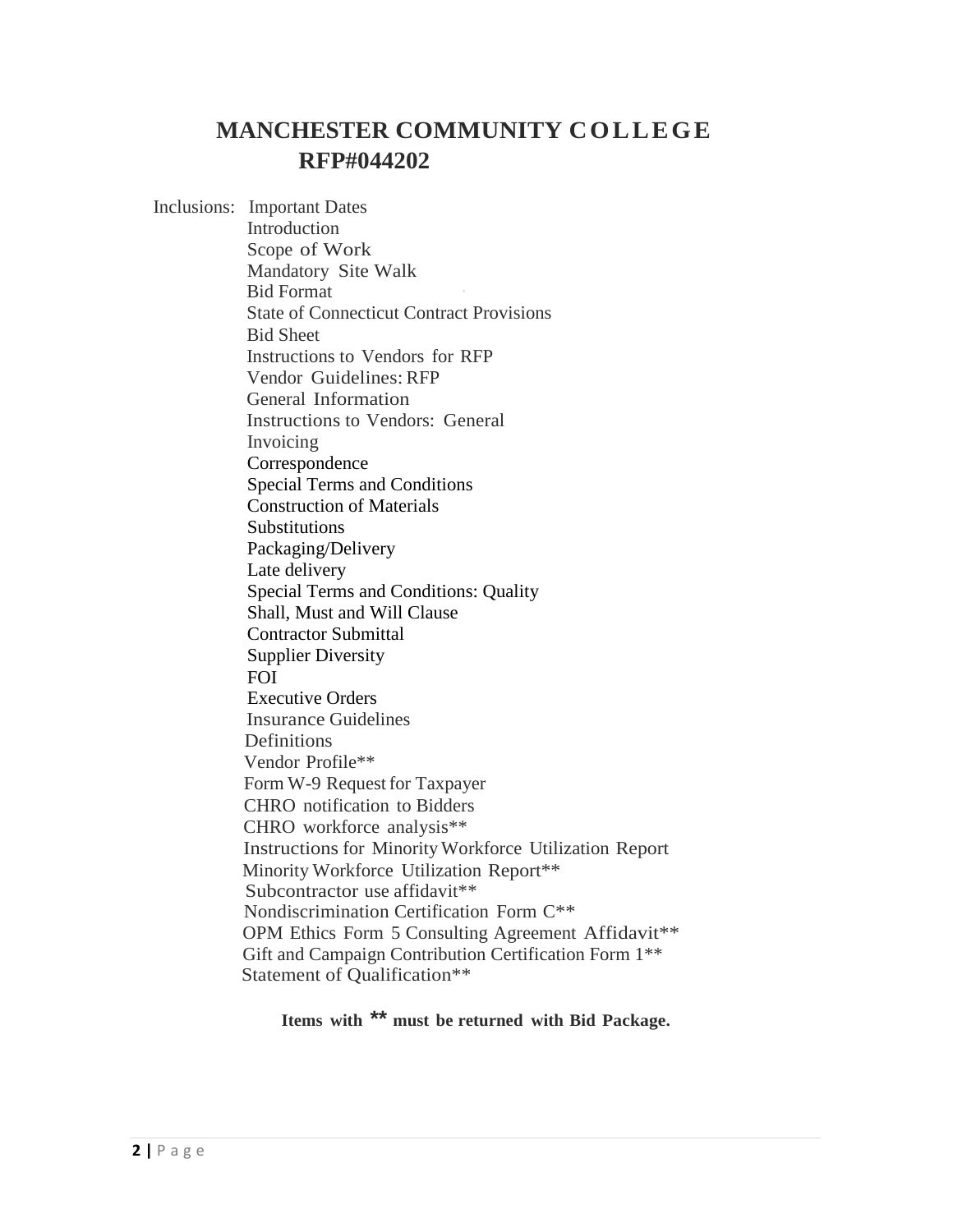**IMPORTANT DATES RFP# 044202 Radiography Program Equipment Project**

**Mandatory site walk: March 20, 2018 1:30 pm**

**Questions Due: March 23, 2018 by 2:00 pm**

**Answers posted on the DAS Portal: March 27, 2018 on or before 4:00 pm**

**Bid Response Due: April 3, 2018 by 12:00 pm**

**Bid Opening:April 3, 2018 2:00 pm in the Business Office, Student Services Center, Room L-165**

**Notification of Award: Anticipated On or before April 6, 2018**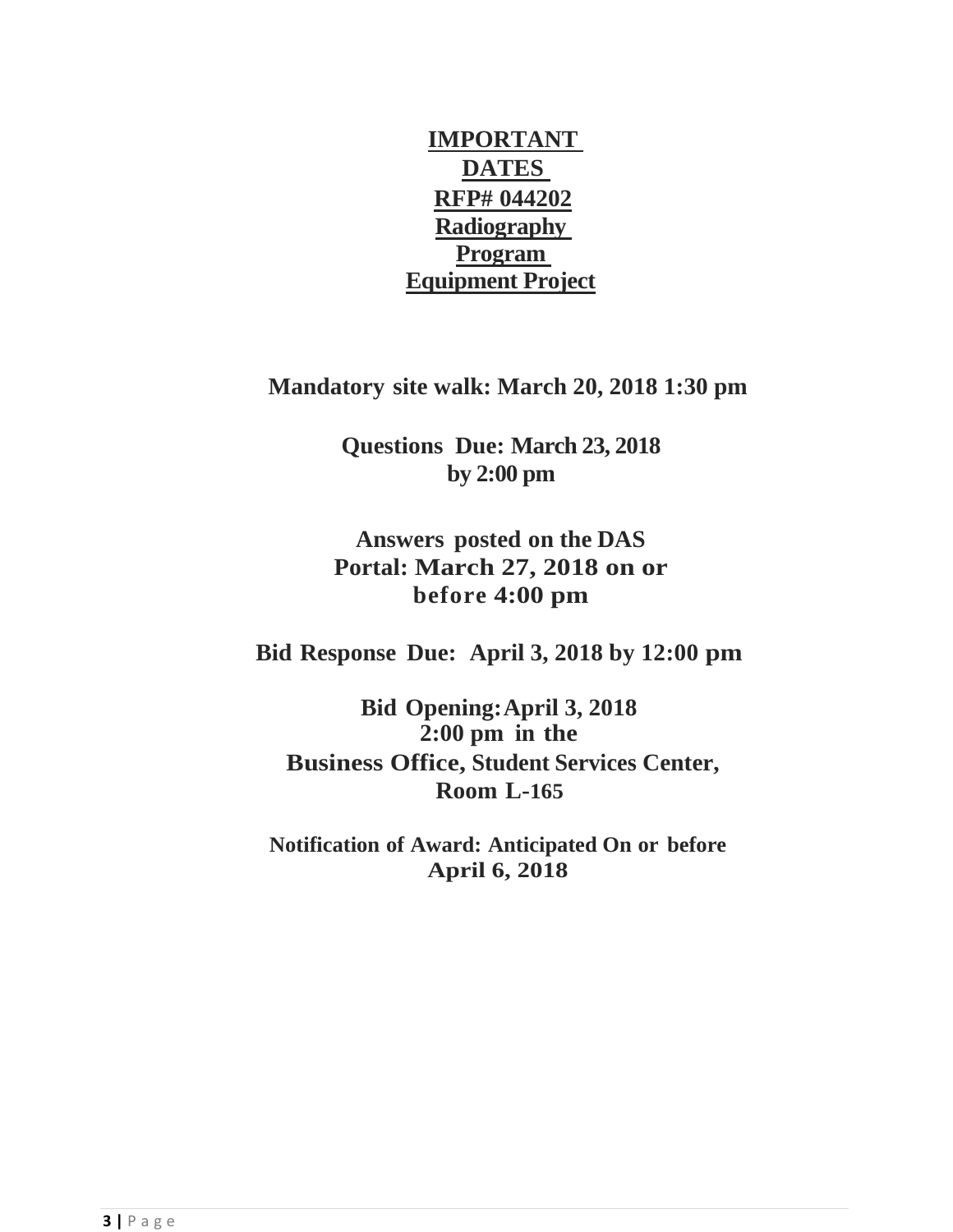## **MANDATORY SITE WALK**

A mandatory site walk will be held on March 20, 2018. Interested vendors are to meet in the AST Rotunda at the Information Center, ManchesterCommunity College, Great Path, Manchester, Connecticut 06040, 1:30 pm. The purpose of the meeting is to allow potential bidders an opportunity to view the campus and gain an understanding of the project scope. Firms that are not represented at this meeting will not be allowed to submit a proposal.

## **BID FORMAT**

The bid must be submitted on the Radiography Program Equipment Bid Sheet and must include all items. No substitutions are allowed. State of CT prevailing wage shall be utilized for all labor costs and a certified payroll shall be provided.

## **CONTRACT PROVISIONS**

The General State Contract Provisions shall not be altered nor amended in any way and this bid is subject to all provisions.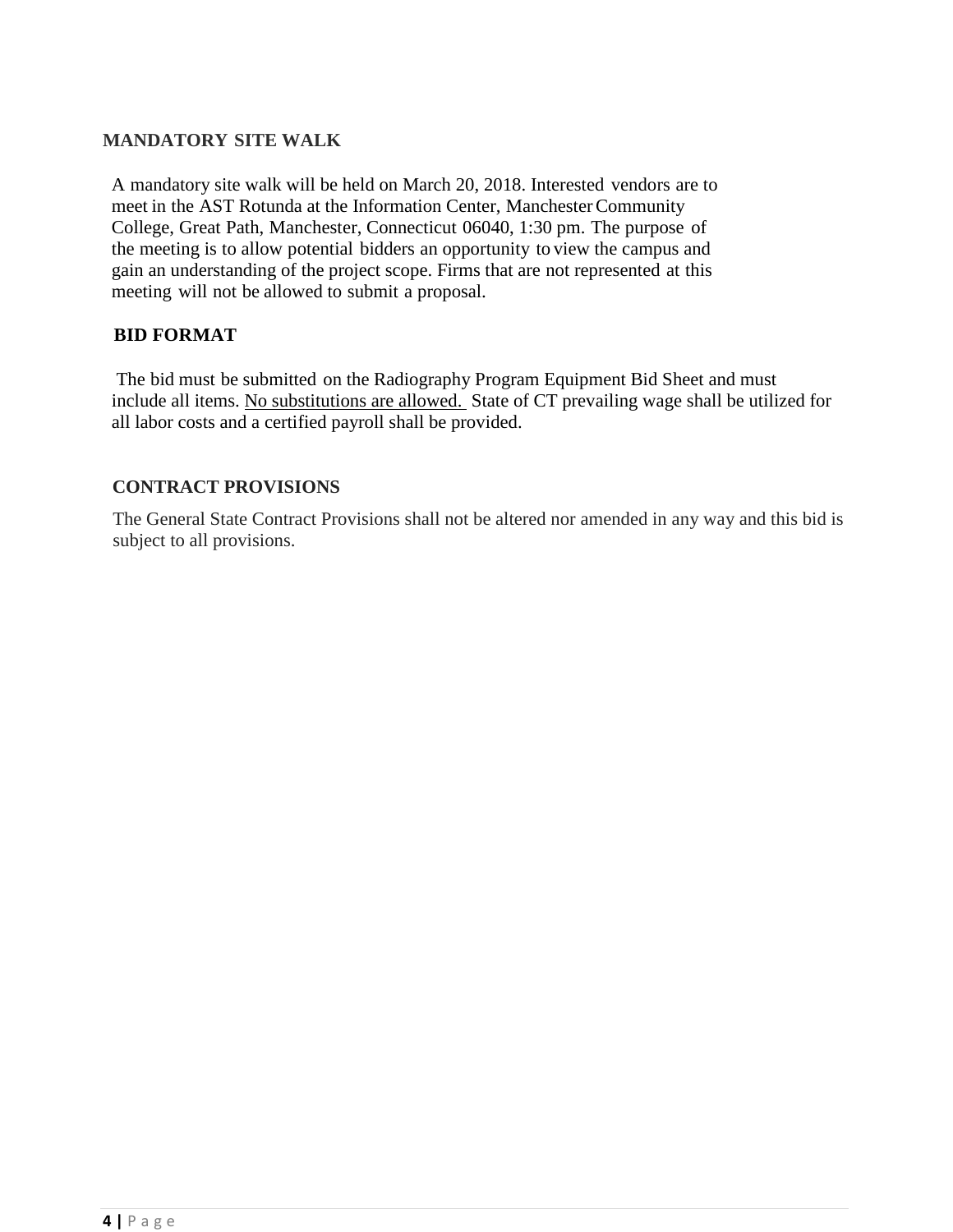# **SCOPE OF WORK**

Manchester Community College is seeking qualified vendors to provide, deliver and install the equipment listed on the Radiography Program Equipment Project List as detailed below:

# • Existing Equipment Removal

The Vendor shall be responsible for disassembling, moving, removal and disposal of all existing x-ray equipment and related equipment and parts.

• Additional scope

Manchester Community College shall hire a General Contractor to renovate the lab and shall be responsible for hiring the electrician to run the power to all the x-ray equipment and the final connection point. The Vendor shall provide the General Contractor and their electrician all the information, submittals, shop drawings necessary for the complete electrical power requirements.

• Coordination and Communication

The Vendor and their subcontractors shall coordinate with the College, Architect, Engineer, and General Contractor being hired to design and renovate the x-ray. The Vendor's coordination participation shall include but is not limited to attending on-site meetings, and development of shop and coordination drawings. Vendor to provide all mounting details and all other necessary information to support the complete renovation of the lab.

The College will hire a physicist to verify the compete scope being provided and installed by the Vendor and their subcontractors. The Vendor and their subcontractors shall coordinate with the physicist. The coordination shall include but is not limited to on-site meetings, development of shop and coordination drawing, responses to requests for information (RFIs), and mounting details and all other necessary to support the complete renovation of the lab.

The college anticipates the possibility of weekly construction meetings to discuss all issues and coordinate activities and the Vendor shall be available as needed to attend.

• Commissioning and Energization Approvals

The Vendor and their subcontractor shall be responsible to provide all necessary information, demonstrations, and testing results and make adjustments or modifications to the equipment or installation necessary for the State of Connecticut, Department of Radiation Protection, Department of Energy and Environmental Protection (DEEP), to provide the college with the Certificate of Use.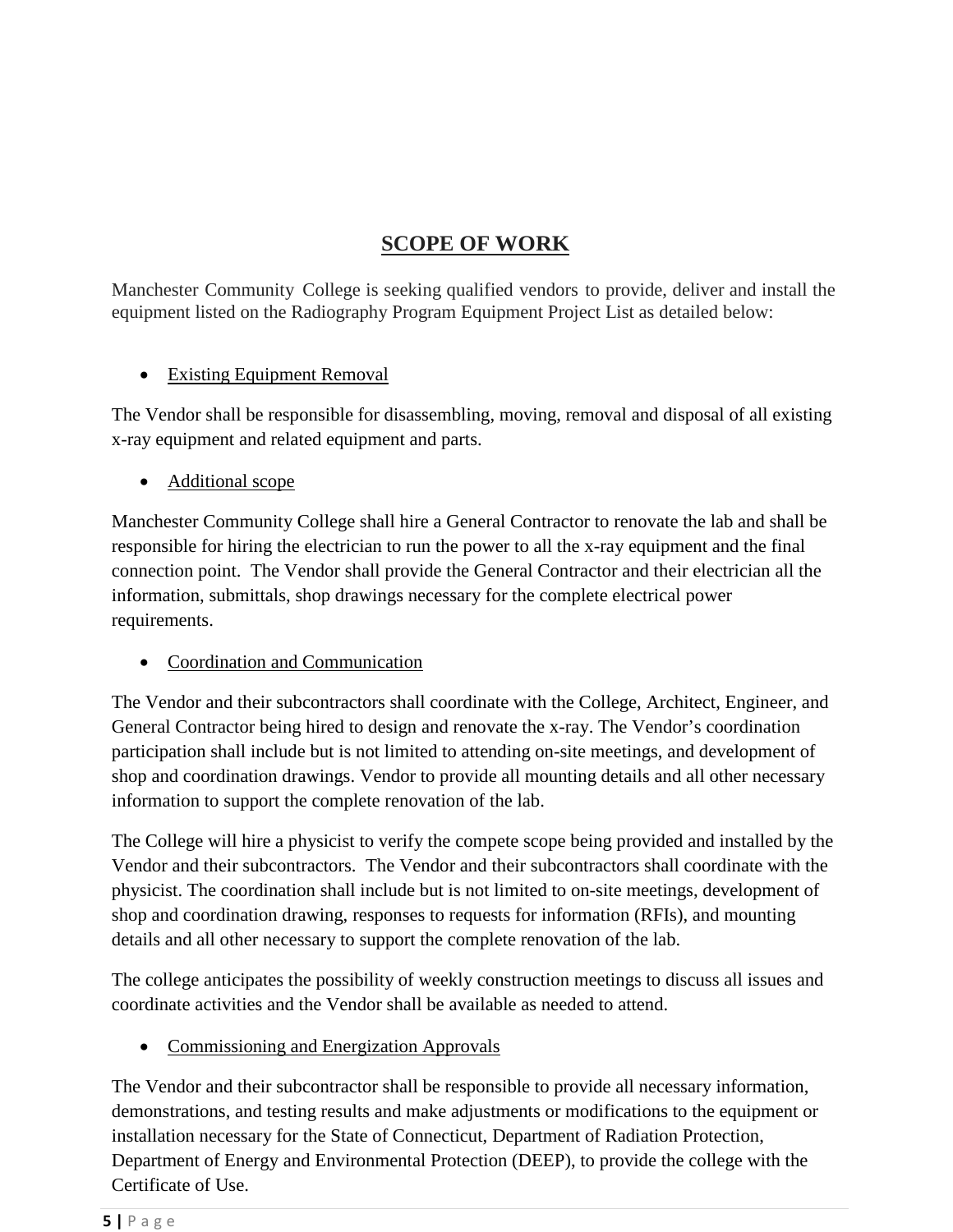# • Warranty

The Vendor shall provide an overall 12 month warranty on the installation, materials, parts, workmanship, labor on every aspect of the entire scope including but not limited to the equipment, assembly, electrical, parts, hardware and software, etc. including the work completed by the vendors subcontractors, vendors, movers etc. The college shall not be responsible for any labor, material or other services for all items under the warranty.

The specific x-ray equipment items noted on the RFQ X-ray Equipment List shall have an additional 5 year warranty and include all replacement parts, repairs, shipping and labor. The Drop rider shall be provided for the standard term with optional extended warranty information provided.

A letter of warranty shall be provided from the Vendor to the college with the effective date commencing with the date that the State of Connecticut, DEEP, Department of Radiation Protection, provided approval to utilize the equipment.

• Schedule

# *Demolition*

The existing x-ray equipment, associated electrical and mountings shall be removed the week of May 7, 2018 – May 11, 208. This will allow the General Contractor to begin their demolition of the ceiling, walls, flooring etc. and begin the renovations and install the shielding of the lab.

# *Installation*

The installation of the new x-ray equipment and associated equipment to be installed by Vendor shall begin on Monday, July 30, 2018 and completed by Friday, August 3, 2018.

• Delivery and Storage

The Vendor shall be responsible for receiving all parts and equipment and shall plan to bring the equipment to campus the day the installation begins. The college shall not receive or store the equipment for the Vendor. There is a loading dock adjacent to the lab. The college has a hand pallet jack, but not a fork lift. The Vendor shall be responsible for all moving and rigging.

• Training & Warranty

The Vendor shall provide training once the unit is installed and fully operational. The vendor shall provide the option to purchase additional warrantees as applicable.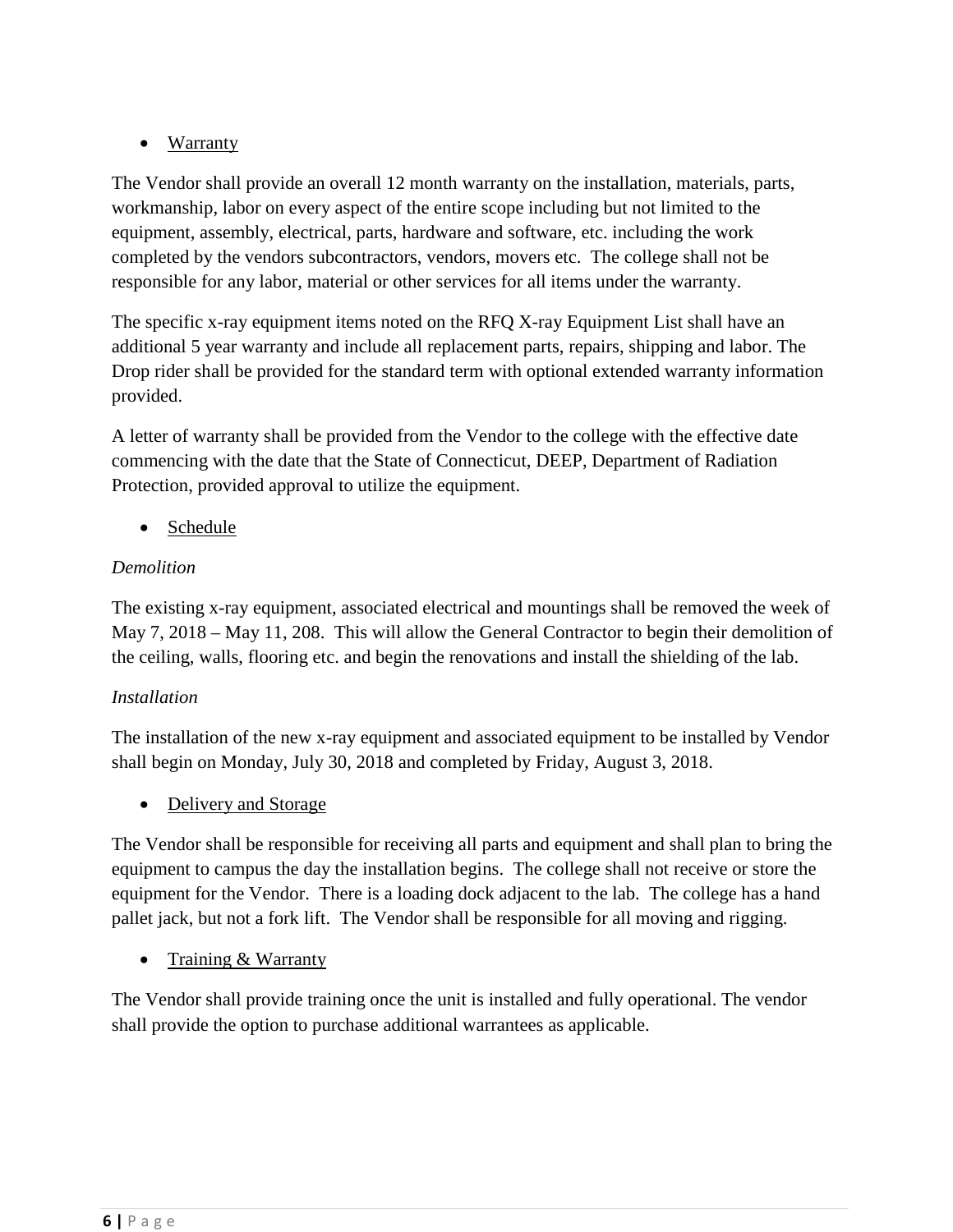## **MANCHESTER COMMUNITY RADIOGRAPHY EQUIPMENT PROJECT LIST**

#### **RFP#044202**

#### **ITEM 1 / GENERATOR**

♦ **Amrad 320S High Frequency Generator**

### **ITEM 2/DIGITAL RADIOGRAPHY TABLE**

**S211 Elevator / Four-Way Float-Top Table**  $\triangleright$  Grid Cabinet **ITEM 3/ OVERHEAD XRAY TUBE** 

♦ M 200OTS M Overhead Tube Support

### **ITEM 4/ UPRIGHT WALL STAND**

**J1000 Wall Stand (17 in)**

 $\triangleright$  Grid Cabinet

#### **ITEM 5/X-RAY TUBE**

**X-Ray Tube E411** 

 $\geq 0.6 - 1.5$  mm focal spots, 200,000 heat units, 125 kVp, 14 degree target, 90 degree horns

#### **ITEM 6/COLLIMATOR**

♦ Collimator 07359

**ITEM 7/HV Cables** 

**Cables J995**

65 ft. High Voltage Cables, 150 kVp

#### **ITEM 8/ DR DETECTORS**

#### **SAMSUNG GR40W (1) 14" x 17" Wireless Detectors**

- $\triangleright$  Gd202S Gadolinium Oxysulfied (scintillator)
- > DICOM Modality Worklist

#### **ITEM 9/ WORKSTATION HARDWARE COMPONENTS**

- $\triangleright$  Intel Xeon Processor 3.60GHz, 10MB
- $\geq$  8GB RAM
- $\geq 1$  TB HDD
- Windows 7 Pro
- $\triangleright$  Keyboard, Mouse
- $\triangleright$  Full HD 21" LCD Monitor (1920 x 1080)
- CD/DVD recorder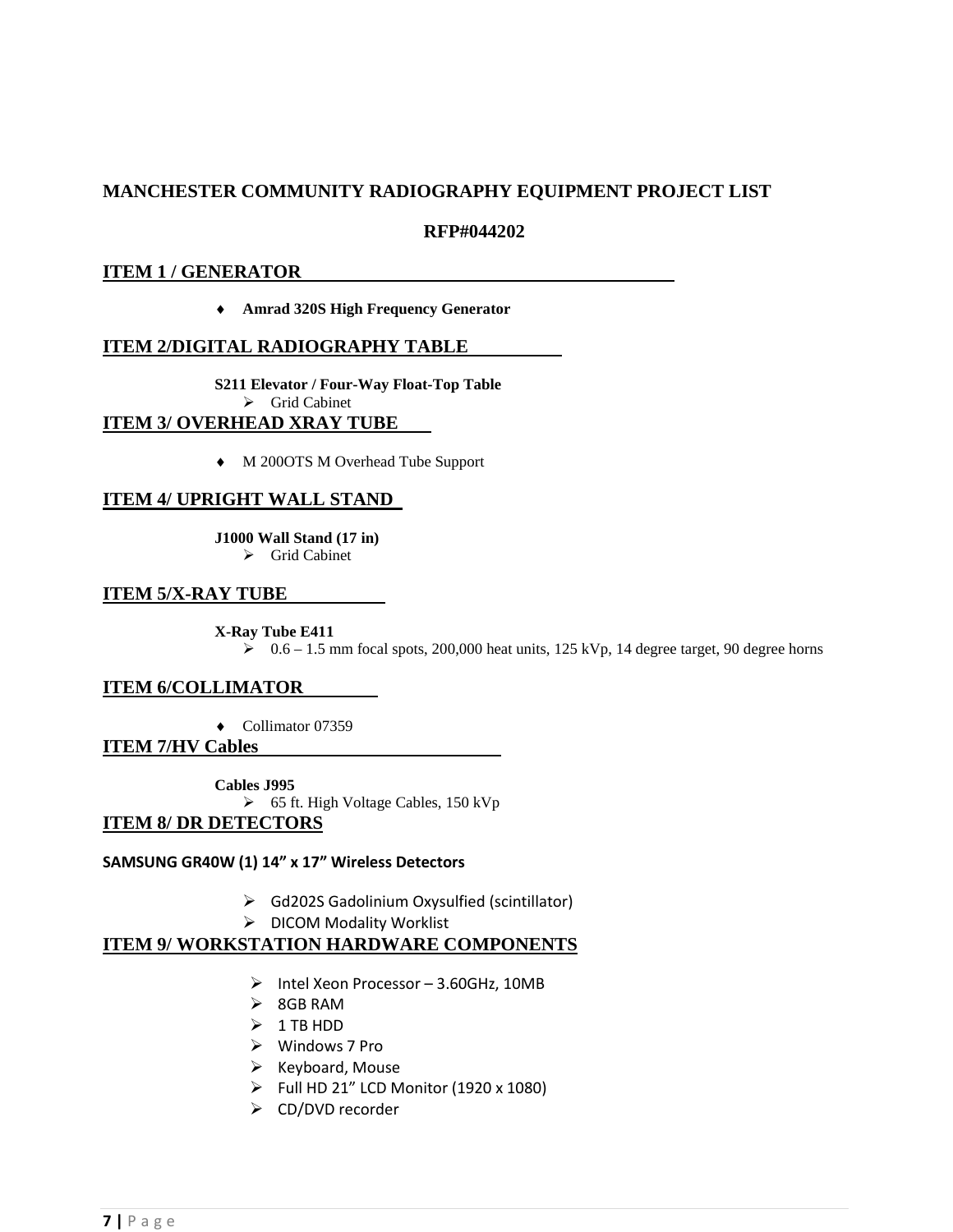## **Manchester Community College**

## **RFP # 044202 Radiography Program Equipment Project Bid Sheet**

Radiography Program Equipment List:

- Amrad 32S High Frequency Generator
- Summit S211 Elevator/Four Way Float-Top Table
- M200OTS Overhead Tube Support
- J1000 Wall Stand (17 in)
- X-Ray Tube E411
- Collimator 07359
- Cables J995 (65 ft. High Voltage Cables, 150 kVp
- Samsung GR40W (1) 14" x 17" Wireless Detectors
- Workstation Hardware: (see Scope of Work)

Plus Completed Scope of Work as detailed

| and State of CT prevailing wage rate:      | \$     |
|--------------------------------------------|--------|
| Credit for removed existing equipment:     | $\sim$ |
| <b>TOTAL</b>                               |        |
| Additional Extended Warranty as applicable | \$     |
| Additional Extended Warranty as applicable |        |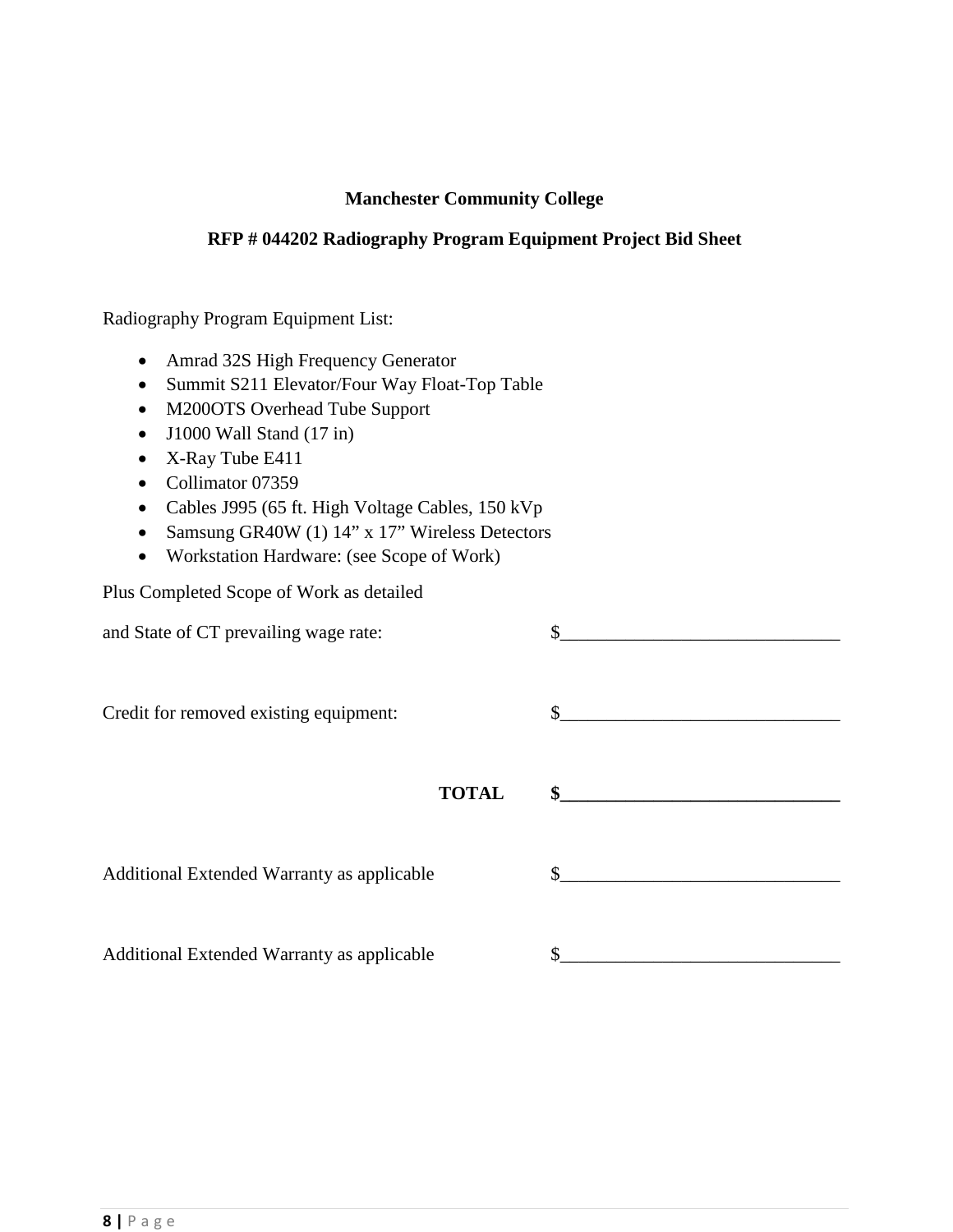## **Request for Proposal: Please** *read carefully This form must be signed and included with the RFP bid package.* **RFP #044202**

Radiography Program Equipment Project

#### **REQUEST FOR PROPOSAL**

Pursuant to the provisions of Sections 10a-151b of the General Statutes of Connecticut as amended. SEALED PROPOSALS WILL BE RECEIVED by the Purchasing Office of Manchester Community College (MCC) asindicated in the RFQ package. **AFFIRMATION OF BIDDER**

The undersigned affirms and declares:

1. That this response is executed and signed with full knowledge and acceptance of the provisions of the laws of the State of Connecticut, and the terms and conditions listed herein.

2. That should any part of this bid be accepted in writing by MCC within ninety (90) calendar days from the date of opening unless an earlier date for acceptance is specified in the bid schedule, said bidder will furnish and deliver the services for which this bid is made, at the rates offered and fee schedule bid, and in compliance with the provisions listed herein. Should award of any part of this bid be delayed beyond the period of ninety (90) days or an earlier date specified in the bid schedule, such award shall be conditioned upon the bidder's acceptance.

**BID** The undersigned, accepting the conditions set forth herein, hereby agrees in strict accordance therewith, to furnish and deliver the commodities to Manchester Community College at the prices bid therein.

#### **When Bidder is an Individual:**

Type or Print name: Doing Business As (Trade Name)

Business Address: Street City State Zip Code

Written Signature of Individual signing this Bid Social Security Number Date Executed

Typewritten Name Telephone Number

**When Bidder is a Firm or Partnership:** Type or Print names of all Partners:

Name Title Name Title

Name Title Name Title

Doing Business As: (Trade Name) Business Address: Street City State Zip Code

Written Signature of Partner Signing this Bid F.E.I. Number Date Executed

Typewritten Name Telephone Number

**When Bidder is a Corporation:**

Full Name of Corporation Incorporated in what state

Business Address: Street City State Zip Code F.E.I. Number

President Secretary Treasurer

Written signature of corporate official or person duly authorized to sign bids on behalf of the above corporation Title

Typewritten Name Telephone Number Date Executed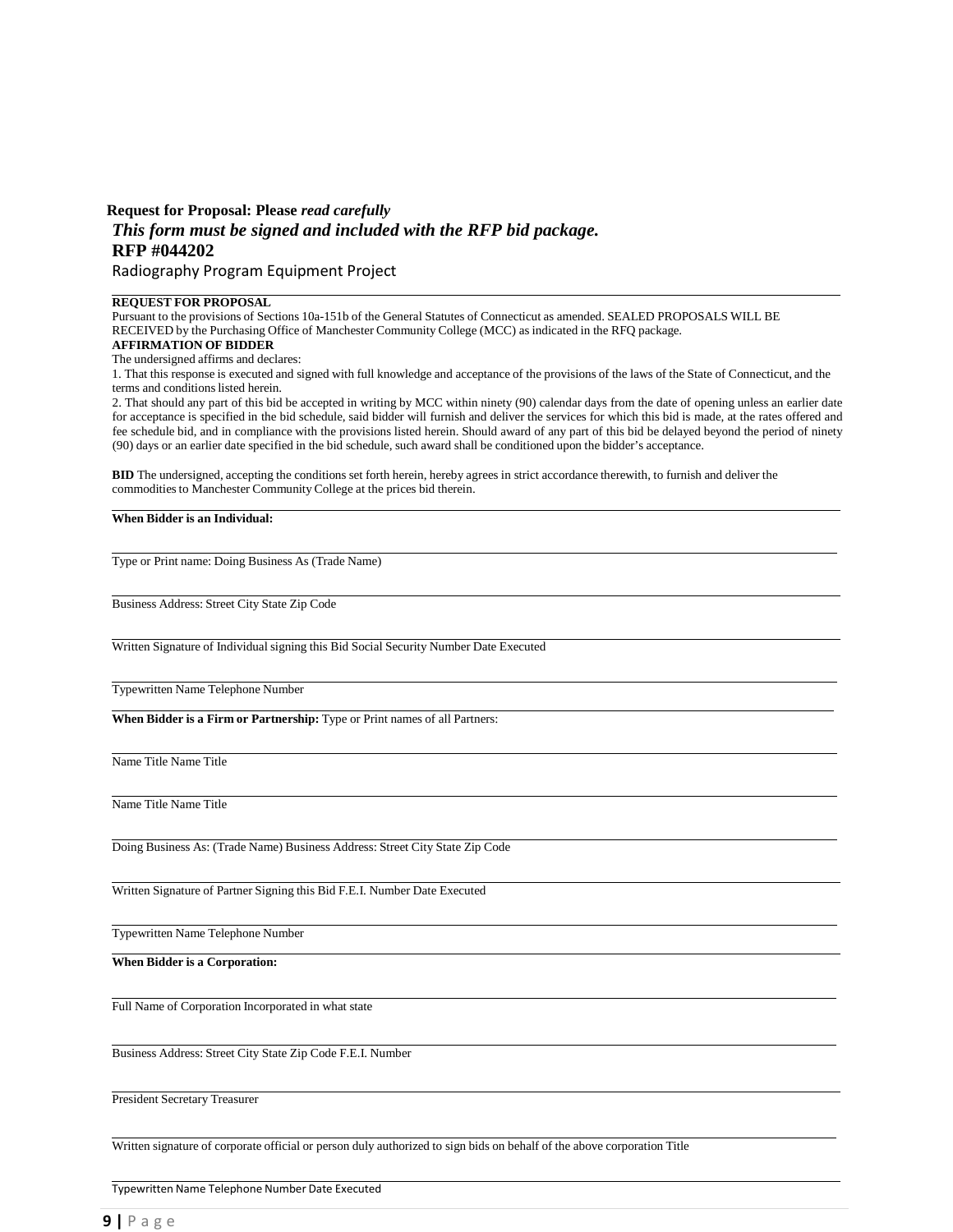#### **GENERAL STATE CONTRACT PROVISIONS:**

- 1. **Statutory Authority.** Connecticut General Statutes §§ 10a-6, 10a-1b, 4a-52a, and/or 10a-151b provide the Institution with authority to enter into contracts in the pursuit of its mission.
- 2. **Claims Against the State.** The Contractor agrees that the sole and exclusive means for the presentation of any claim against the State of Connecticut or the Institution arising from this Contract shall be in accordance with Chapter 53 of the Connecticut General Statutes (Claims Against the State) and the Contractor further agrees not to initiate any legal proceedings in any state or federal court in addition to, or in lieu of, said Chapter 53 proceedings.
- 3. **Indemnification**. The Contractor agrees to indemnify, defend and hold harmless the State of Connecticut as well as all Departments, officers, agents, and employees of the State from and against any and all claims, losses or suits according to or resulting from any Contractors, Subcontractors, laborers, or any person, firm or corporation who may be directly or indirectly injured or damaged by the negligence or willful misconduct of the Contractor in the performance of the contract.
- 4. **Sovereign Immunity**. The parties acknowledge and agree that nothing in this contract shall be construed as a modification, compromise or waiver by the State of any rights or defenses of any immunities provided by Federal law or the laws of the State of Connecticut to the State or any of its officers and employees, which they may have had, now have or will have with respect to all matters arising out of this contract. To the extent that this section conflicts with any other section, this section shall govern.
- 5. **Insurance**. The Contractor agrees that while performing services specified in this contract that it shall carry sufficient insurance (liability and/or other) as applicable according to the nature of the service(s) to be performed so as to "save harmless" the State of Connecticut from any insurable cause whatsoever. If requested, certificates of such insurance shall be provided to the contracting state agency prior to the performance of services.
- 6. **Forum and Choice of Law.** The parties deem the Contract to have been made in the City of Hartford, State of Connecticut. Both parties agree that it is fair and reasonable for the validity and construction of the contract to be, and it shall be, governed by the laws and court decisions of the State of Connecticut, without giving effect to its principles of conflicts of laws. To the extent that any immunities provided by Federal law or the laws of the State of Connecticut do not bar an action against the State, and to the extent that these courts are courts of competent jurisdiction, for the purpose of venue, the complaint shall be made returnable to the Judicial District of Hartford only or shall be brought in the United States District Court for the District of Connecticut only, and shall not be transferred to any other court, provided, however, that nothing here constitutes a waiver or compromise of the sovereign immunity of the State of Connecticut. The Contractor waives any objection which it may now have or will have to the laying of venue of any claims in any forum and further irrevocably submits to such jurisdiction in any suit, action or proceeding.

#### 7. **Termination.**

- a. Notwithstanding any provisions in this contract, the Institution, through a duly authorized employee, may terminate the Contract whenever the Institution makes a written determination that such termination is in the best interests of the State. The Institution shall notify the Contractor in writing of termination pursuant to this section, which notice shall specify the effective date of termination and the extent to which the Contractor must complete its performance under the contract prior to such date.
- b. Notwithstanding any provisions in this contract, the Institution, through a duly authorized employee, may, after making a written determination that the Contractor has breached the contract, terminate the contract in accordance with the following breach provision.
	- i. Breach. If either party breaches the contract in any respect, the non-breaching party shall provide written notice of the breach to the breaching party and afford the breaching party an opportunity to cure within ten (10) days from the date that the breaching party receives the notice. In the case of a Contractor breach, any other time period which the Institution sets forth in the notice shall trump the ten (10) days. The right to cure period shall be extended if the non-breaching party is satisfied that the breaching party is making a good faith effort to cure but the nature of the breach is such that it cannot be cured within the right to cure period. The notice may include an effective contract termination date if the breach is not cured by the stated date and, unless otherwise modified by the non-breaching party in writing prior to the termination date, no further action shall be required of any party to effect the termination as of the stated date. If the notice does not set forth an effective contract termination date, then the non-breaching party may terminate the contract by giving the breaching party no less than twenty four (24) hours' prior written notice. If the Institution believes that the Contractor has not performed according to the contract, the Institution may withhold payment in whole or in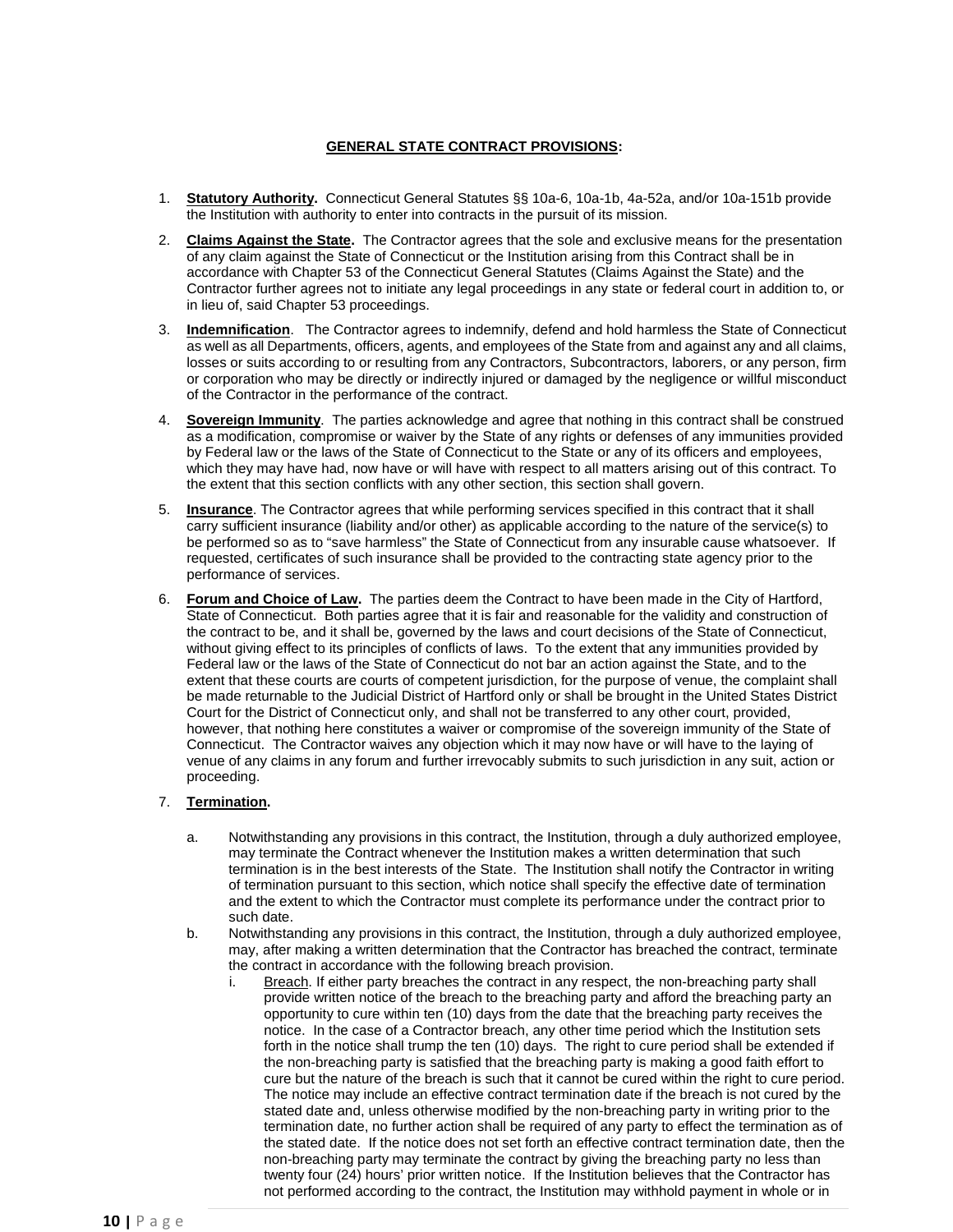part pending resolution of the performance issue, provided that the Institution notifies the Contractor in writing prior to the date that the payment would have been due.

- c. The Institution shall send the notice of termination via certified mail, return receipt requested, to the Contractor at the most current address which the Contractor has furnished to the Institution for purposes of correspondence, or by hand delivery. Upon receiving the notice from the Institution, the Contractor shall immediately discontinue all services affected in accordance with the notice, undertake all commercially reasonable efforts to mitigate any losses or damages, and deliver to the Institution all records. The records are deemed to be the property of the Institution and the Contractor shall deliver them to the Institution no later than thirty (30) days after the termination of the contract or fifteen (15) days after the Contractor receives a written request from the Institution for the records. The Contractor shall deliver those records that exist in electronic, magnetic or other intangible form in a non-proprietary format, such as, but not limited to, ASCII or .TXT.
- d. Upon receipt of a written notice of termination from the Institution, the Contractor shall cease operations as the Institution directs in the notice, and take all actions that are necessary or appropriate, or that the Institution may reasonably direct, for the protection, and preservation of the goods and any other property. Except for any work which the Institution directs the Contractor to perform in the notice prior to the effective date of termination, and except as otherwise provided in the notice, the Contractor shall terminate or conclude all existing subcontracts and purchase orders and shall not enter into any further subcontracts, purchase orders or commitments.
- e. The Institution shall, within forty-five (45) days of the effective date of termination; reimburse the Contractor for its performance rendered and accepted by the Institution in accordance with the terms of this contract, in addition to all actual and reasonable costs incurred after termination in completing those portions of the performance which the notice required the Contractor to complete. However, the Contractor is not entitled to receive and the Institution is not obligated to tender to the Contractor any payments for anticipated or lost profits. Upon request by the Institution, the Contractor shall assign to the Institution, or any replacement Contractor which the Institution designates, all subcontracts, purchase orders and other commitments, deliver to the Institution all records and other information pertaining to its performance, and remove from State premises, whether leased or owned, all of Contractor's property, equipment, waste material and rubbish related to its performance, all as the Institution may request.
- f. For breach or violation of any of the provisions in the section concerning representations and warranties, the Institution may terminate the contract in accordance with its terms and revoke any consents to assignments given as if the assignments had never been requested or consented to, without liability to the Contractor or Contractor parties or any third party.
- g. Upon termination of the contract, all rights and obligations shall be null and void, so that no party shall have any further rights or obligations to any other party, except with respect to the sections which survive termination. All representations, warranties, agreements and rights of the parties under the contract shall survive such termination to the extent not otherwise limited in the contract and without each one of them having to be specifically mentioned in the contract.
- h. Termination of the contract pursuant to this section shall not be deemed to be a breach of contract by the Institution.
- 8. **Entire Agreement and Amendment.** This written contract shall constitute the entire agreement between the parties and no other terms and conditions in any document, acceptance or acknowledgment shall be effective or binding unless expressly agreed to in writing by the Institution. This contract may not be changed other than by a formal written contract amendment signed by the parties hereto and approved by the Connecticut Attorney General.

#### 9. **Nondiscrimination.**

(a) For purposes of this Section, the following terms are defined as follows: (i) "Commission" means the Commission on Human Rights and Opportunities; (ii) "Contract" and "contract" include any extension or modification of the Contract or contract; (iii) "Contractor" and "contractor'' include any successors or assigns of the Contractor or contractor; (iv) "Gender identity or expression" means a person's genderrelated identity, appearance or behavior, whether or not that gender-related identity, appearance or behavior is different from that traditionally associated with the person's physiology or assigned sex at birth, which gender-related identity can be shown by providing evidence including, but not limited to, medical history, care or treatment of the gender-related identity, consistent and uniform assertion of the genderrelated identity or any other evidence that the gender-related identity is sincerely held, part of a person's core identity or not being asserted for an improper purpose; (v) "good faith" means that degree of diligence which a reasonable person would exercise in the performance of legal duties and obligations; (vi) "good faith efforts" shall include, but not be limited to, those reasonable initial efforts necessary to comply with statutory or regulatory requirements and additional or substituted efforts when it is determined that such initial efforts will not be sufficient to comply with such requirements; (vii) "marital status" means being single, married as recognized by the State of Connecticut, widowed, separated or divorced; (viii) "mental disability" means one or more mental disorders, as defined in the most recent edition of the American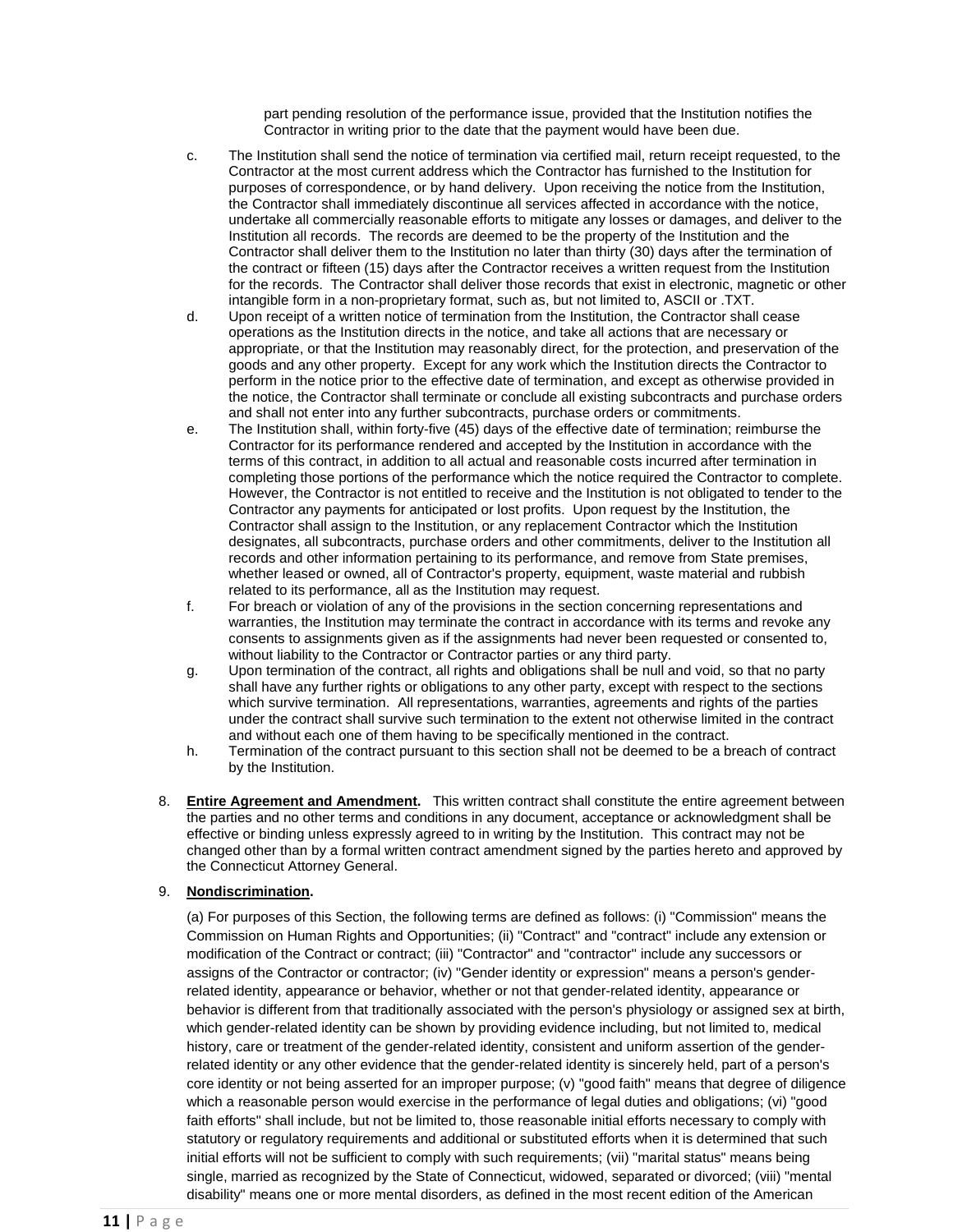Psychiatric Association's "Diagnostic and Statistical Manual of Mental Disorders", or a record of or regarding a person as having one or more such disorders; (ix) "minority business enterprise" means any small contractor or supplier of materials fifty-one percent or more of the capital stock, if any, or assets of which is owned by a person or persons: (1) who are active in the daily affairs of the enterprise, (2) who have the power to direct the management and policies of the enterprise, and (3) who are members of a minority, as such term is defined in subsection (a) of Connecticut General Statutes § 32-9n; and (x) "public works contract" means any agreement between any individual, firm or corporation and the State or any political subdivision of the State other than a municipality for construction, rehabilitation, conversion, extension, demolition or repair of a public building, highway or other changes or improvements in real property, or which is financed in whole or in part by the State, including, but not limited to, matching expenditures, grants, loans, insurance or guarantees.

For purposes of this Section, the terms "Contract" and "contract" do not include a contract where each contractor is (1) a political subdivision of the state, including, but not limited to, a municipality, (2) a quasipublic agency, as defined in Conn. Gen. Stat. § 1-120, (3) any other state, including but not limited to any federally recognized Indian tribal governments, as defined in Conn. Gen. Stat. § 1-267, (4) the federal government, (5) a foreign government, or (6) an agency of a subdivision, agency, state or government described in the immediately preceding enumerated items (1), (2), (3), (4) or (5).

(b) (1) The Contractor agrees and warrants that in the performance of the Contract such Contractor will not discriminate or permit discrimination against any person or group of persons on the grounds of race, color, religious creed, age, marital status, national origin, ancestry, sex, gender identity or expression, intellectual disability, mental disability or physical disability, including, but not limited to, blindness, unless it is shown by such Contractor that such disability prevents performance of the work involved, in any manner prohibited by the laws of the United States or of the State of Connecticut; and the Contractor further agrees to take affirmative action to insure that applicants with job-related qualifications are employed and that employees are treated when employed without regard to their race, color, religious creed, age, marital status, national origin, ancestry, sex, gender identity or expression, intellectual disability, mental disability or physical disability, including, but not limited to, blindness, unless it is shown by the Contractor that such disability prevents performance of the work involved; (2) the Contractor agrees, in all solicitations or advertisements for employees placed by or on behalf of the Contractor, to state that it is an "affirmative action equal opportunity employer" in accordance with regulations adopted by the Commission; (3) the Contractor agrees to provide each labor union or representative of workers with which the Contractor has a collective bargaining Agreement or other contract or understanding and each vendor with which the Contractor has a contract or understanding, a notice to be provided by the Commission, advising the labor union or workers' representative of the Contractor's commitments under this section and to post copies of the notice in conspicuous places available to employees and applicants for employment; (4) the Contractor agrees to comply with each provision of this Section and Conn. Gen. Stat. §§ 46a-68e and 46a-68f and with each regulation or relevant order issued by said Commission pursuant to Conn. Gen. Stat. §§ 46a-56, 46a-68e and 46a-68f; and (5) the Contractor agrees to provide the Commission on Human Rights and Opportunities with such information requested by the Commission, and permit access to pertinent books, records and accounts, concerning the employment practices and procedures of the Contractor as it relates to the provisions of this Section and Conn. Gen. Stat. § 46a-56. If the contract is a public works contract, the Contractor agrees and warrants that he will make good faith efforts to employ minority business enterprises as subcontractors and suppliers of materials on such public works projects.

(c) Determination of the Contractor's good faith efforts shall include, but shall not be limited to, the following factors: The Contractor's employment and subcontracting policies, patterns and practices; affirmative advertising, recruitment and training; technical assistance activities and such other reasonable activities or efforts as the Commission may prescribe that are designed to ensure the participation of minority business enterprises in public works projects.

(d) The Contractor shall develop and maintain adequate documentation, in a manner prescribed by the Commission, of its good faith efforts.

(e) The Contractor shall include the provisions of subsection (b) of this Section in every subcontract or purchase order entered into in order to fulfill any obligation of a contract with the State and such provisions shall be binding on a subcontractor, vendor or manufacturer unless exempted by regulations or orders of the Commission. The Contractor shall take such action with respect to any such subcontract or purchase order as the Commission may direct as a means of enforcing such provisions including sanctions for noncompliance in accordance with Conn. Gen. Stat. § 46a-56; provided if such Contractor becomes involved in, or is threatened with, litigation with a subcontractor or vendor as a result of such direction by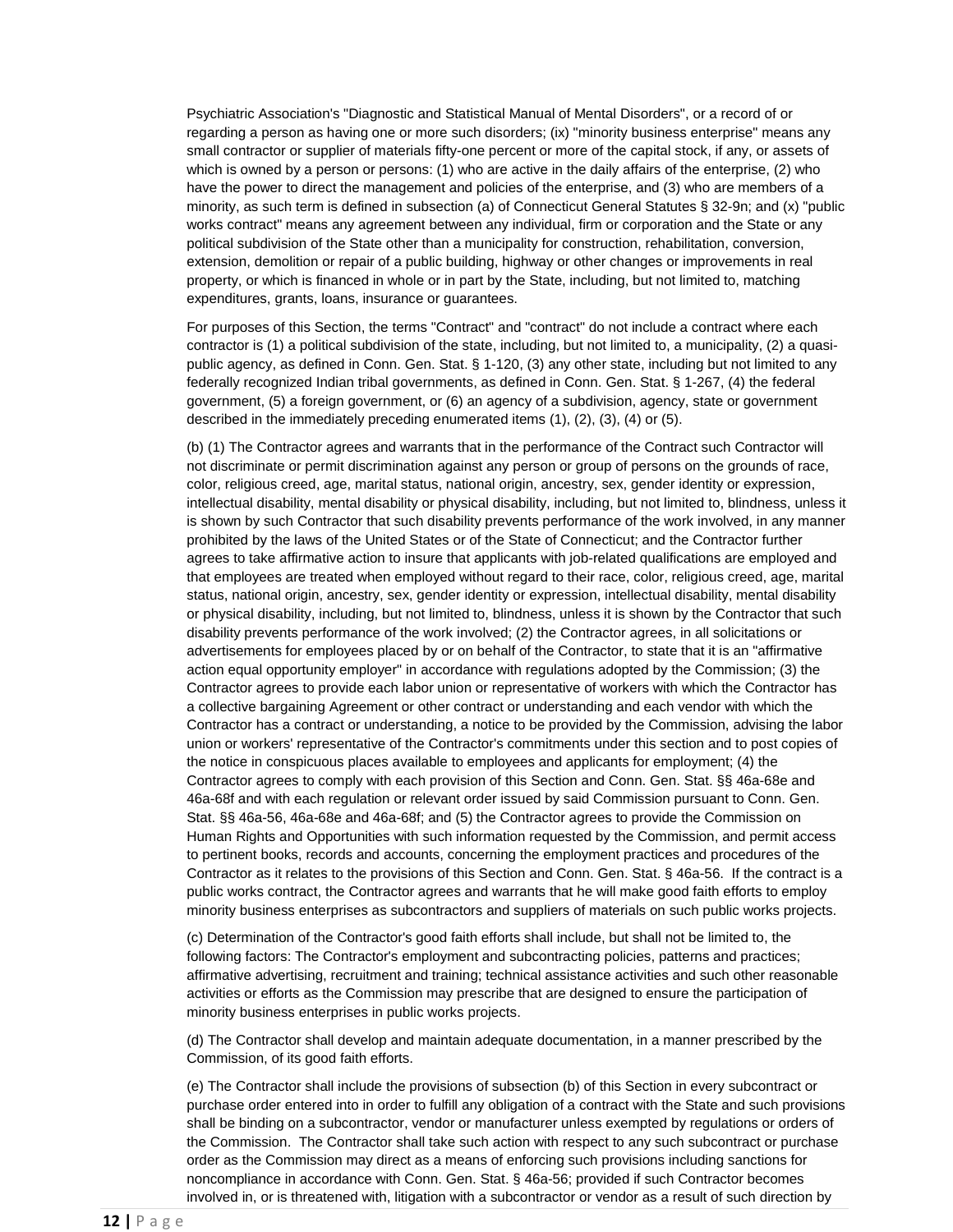the Commission, the Contractor may request the State of Connecticut to enter into any such litigation or negotiation prior thereto to protect the interests of the State and the State may so enter.

(f) The Contractor agrees to comply with the regulations referred to in this Section as they exist on the date of this Contract and as they may be adopted or amended from time to time during the term of this Contract and any amendments thereto.

(g) (1) The Contractor agrees and warrants that in the performance of the Contract such Contractor will not discriminate or permit discrimination against any person or group of persons on the grounds of sexual orientation, in any manner prohibited by the laws of the United States or the State of Connecticut, and that employees are treated when employed without regard to their sexual orientation; (2) the Contractor agrees to provide each labor union or representative of workers with which such Contractor has a collective bargaining Agreement or other contract or understanding and each vendor with which such Contractor has a contract or understanding, a notice to be provided by the Commission on Human Rights and Opportunities advising the labor union or workers' representative of the Contractor's commitments under this section, and to post copies of the notice in conspicuous places available to employees and applicants for employment; (3) the Contractor agrees to comply with each provision of this section and with each regulation or relevant order issued by said Commission pursuant to Conn. Gen. Stat. § 46a-56; and (4) the Contractor agrees to provide the Commission on Human Rights and Opportunities with such information requested by the Commission, and permit access to pertinent books, records and accounts, concerning the employment practices and procedures of the Contractor which relate to the provisions of this Section and Conn. Gen. Stat. § 46a-56.

(h) The Contractor shall include the provisions of the foregoing paragraph in every subcontract or purchase order entered into in order to fulfill any obligation of a contract with the State and such provisions shall be binding on a subcontractor, vendor or manufacturer unless exempted by regulations or orders of the Commission. The Contractor shall take such action with respect to any such subcontract or purchase order as the Commission may direct as a means of enforcing such provisions including sanctions for noncompliance in accordance with Conn. Gen. Stat. § 46a-56; provided, if such Contractor becomes involved in, or is threatened with, litigation with a subcontractor or vendor as a result of such direction by the Commission, the Contractor may request the State of Connecticut to enter into any such litigation or negotiation prior thereto to protect the interests of the State and the State may so enter.

- 10. **Executive Orders.** This Contract is subject to the provisions of Executive Order No. Three of Governor Thomas J. Meskill, promulgated June 16, 1971, concerning labor employment practices, Executive Order No. Seventeen of Governor Thomas J. Meskill, promulgated February 15, 1973, concerning the listing of employment openings and Executive Order No. Sixteen of Governor John G. Rowland promulgated August 4, 1999, concerning violence in the workplace, all of which are incorporated into and are made a part of the Contract as if they had been fully set forth in it. The Contract may also be subject to Executive Order No. 14 of Governor M. Jodi Rell, promulgated April 17, 2006, concerning procurement of cleaning products and services and to Executive Order No. 49 of Governor Dannel P. Malloy, promulgated May 22, 2015, mandating disclosure of certain gifts to public employees and contributions to certain candidates for office. If Executive Order 14 and/or Executive Order 49 are applicable, they are deemed to be incorporated into and are made a part of the Contract as if they had been fully set forth in it. At the Contractor's request, the Institution or DAS shall provide a copy of these orders to the Contractor.
- 11. **Force Majeure.** If the performance of obligations under this Contract are rendered impossible or hazardous or is otherwise prevented or impaired due to illness, accident, Act(s) of God, riots, strikes, labor difficulties, epidemics, earthquakes, and/or any other cause or event, similar or dissimilar, beyond the control of the Contractor, then each party's obligations to the other under this Contract shall be excused and neither party shall have any liability to the other under or in connection with this Contract.
- 12. **Campaign Contribution Restrictions.** For all state contracts as defined in Connecticut General Statutes § 9-612(g)(2), as amended by Public Act 10-1 having a value in a calendar year of \$50,000 or more or a combination or series of such agreements or contracts having a value of \$100,000 or more, the authorized signatory to this Agreement expressly acknowledges receipt of the State Election Enforcement Commission's notice advising state contractors of state campaign contribution and solicitation prohibitions, and will inform its principals of the contents of the Notice, referenced herein as Exhibit A.
- 13. **Contract Assignment**. No right or duty, in whole or in part, of the Contractor under this Agreement may be assigned or delegated without the prior written consent of the institution.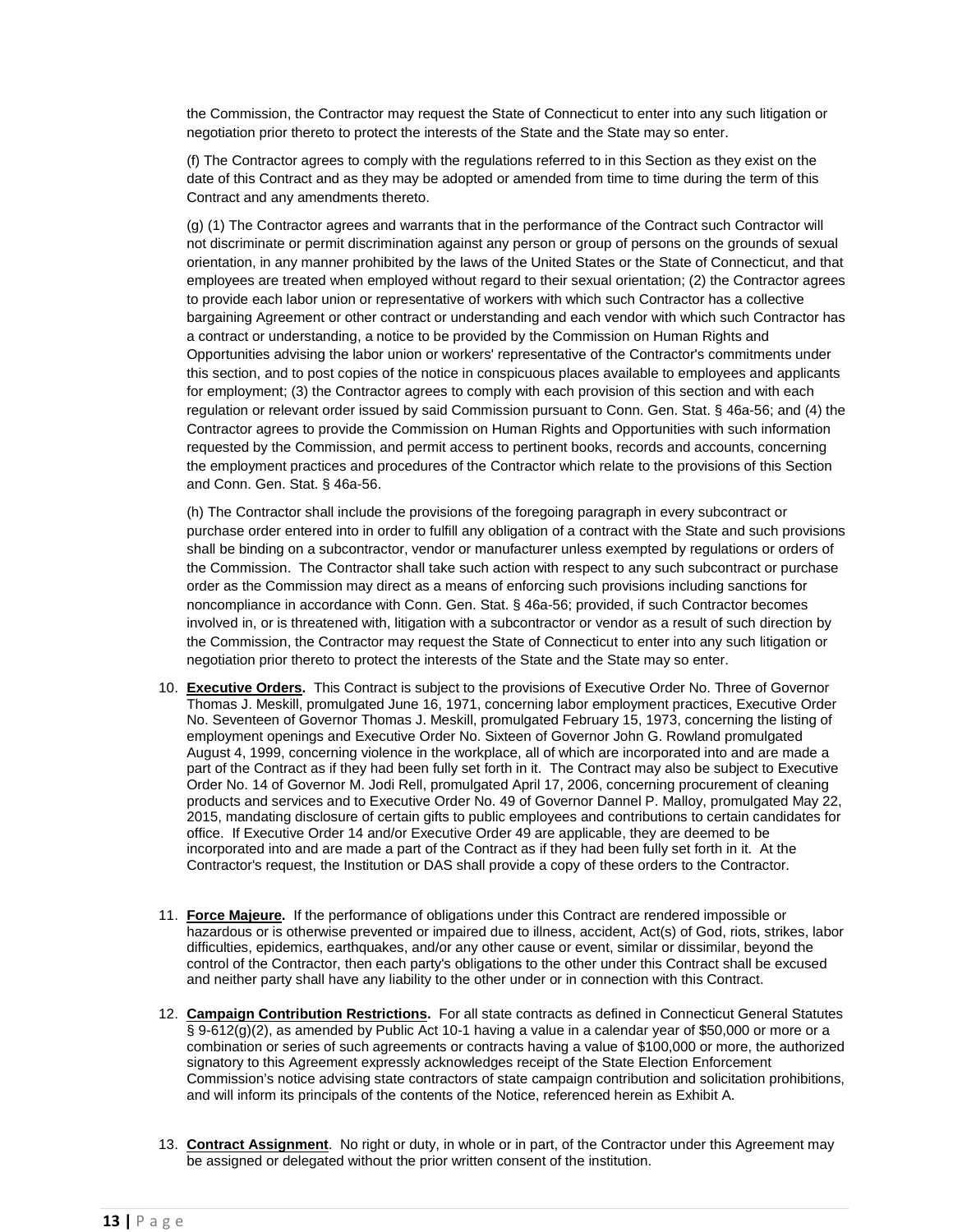14. **Confidential Information**. The Contractor acknowledges that it may have access to Confidential Information (as hereinafter defined). The Contractor agrees that it will use the Confidential Information solely for the purpose of performing its duties as a consultant and agrees that it will not divulge, furnish, publish or use for its own benefit or for the direct or indirect benefit of any other person or entity, whether or not for monetary gain, any Confidential Information.

For purposes of this Agreement, the term "Confidential Information" shall mean (i) all information related to the business operations, marketing plans, financial position and (ii) other business information and any other information disclosed to the Contractor. Confidential Information shall not include information which (i) is or becomes part of the public domain through no act or omission attributable to the Contractor, (ii) is released after prior written authorization or (iii) the Contractor receives from any third party who is unrelated to it and who is not under any obligation to maintain the confidentiality of such information.

- 15. **Family Educational Rights and Privacy Act (FERPA)**. In all respects, Contractor shall comply with the provisions of the **Family Educational Rights and Privacy Act** (**FERPA**). For purposes of this contract, FERPA includes any amendments or other relevant provisions of federal law, as well as all requirements of Chapter 99 of Title 34 of the Code of Federal Regulations, as amended from time to time. Nothing in this agreement may be construed to allow Contractor to maintain, use, disclose or share student information in a manner not allowed by federal law or regulation or by this contract. Contractor agrees that it shall not provide any student information obtained under this contract to any party ineligible to receive data protected by FERPA. This section shall survive the termination, cancellation or expiration of the contract.
- 16. **Summary of State Ethics Laws**. Pursuant to the requirements of section 1-101qq of the Connecticut General Statutes, the summary of State ethic laws developed by the State Ethics Commission pursuant to section 1-81b of the Connecticut General Statutes is incorporated by reference into and made a part of the contract as if the summary had been fully set forth in the contract.
- 17. **Whistleblower**. This contract may be subject to the provisions of Section 4-61dd of the Connecticut General Statutes. In accordance with this statute, if an officer, employee or appointing authority of the Contractor takes or threatens to take any personnel action against any employee of the Contractor in retaliation for such employee's disclosure of information to any employee of the contracting state or quasipublic agency or the Auditors of Public Accounts or the Attorney General under the provisions of subsection (a) of such statute, the Contractor shall be liable for a civil penalty of not more than five thousand dollars for each offense, up to a maximum of twenty percent (20%) of the value of this contract. Each violation shall be a separate and distinct offense and in the case of a continuing violation, each calendar day's continuance of the violation shall be deemed to be a separate and distinct offense. The State may request that the Attorney General bring a civil action in the Superior Court for the Judicial District of Hartford to seek imposition and recovery of such civil penalty. In accordance with subsection (f) of such statute, each large state contractor, as defined in the statute, shall post a notice of the provisions of the statute relating to large state contractors in a conspicuous place which is readily available for viewing by the employees of the contractor.
- 18. **Disclosure of Records**. This Contract may be subject to the provisions of section 1-218 of the Connecticut General Statutes. In accordance with this statute, each contract in excess of two million five hundred thousand dollars between a public agency and a person for the performance of a governmental function shall (a) provide that the public agency is entitled to receive a copy of records and files related to the performance of the governmental function, and (b) indicate that such records and files are subject to the Freedom of Information Act (FOIA) and may be disclosed by the public agency pursuant to FOIA. No request to inspect or copy such records or files shall be valid unless the request is made to the public agency in accordance with FOIA. Any complaint by a person who is denied the right to inspect or copy such records or files shall be brought to the Freedom of Information Commission in accordance with the provisions of sections 1-205 and 1-206 of the Connecticut General Statutes.
- 19. **Audit Requirements for State Grants**. For purposes of this clause, the word "Contractor" shall be read to mean "nonstate entity," as that term is defined in Conn. Gen. Stat. § 4-230. The Contractor shall provide for an annual financial audit acceptable to the Institution for any expenditure of State-awarded funds made by the Contractor. Such audit shall include management letters and audit recommendations. The State Auditors of Public Accounts shall have access to all records and accounts for the fiscal year(s) in which the award was made. The Contractor will comply with federal and State single audit standards as applicable.
- 20. **Audit Requirements for Federal Grants**. For U.S. based, non-profit Contractors expending \$500,000 or more of federal awards in one year: *The Contractor agrees to comply with the requirements of Office of Management and Budget (OMB) Circular A-133. Contractor further agrees to provide the Institution with copies of all independent auditors' reports which cover the period of performance of this contract.*